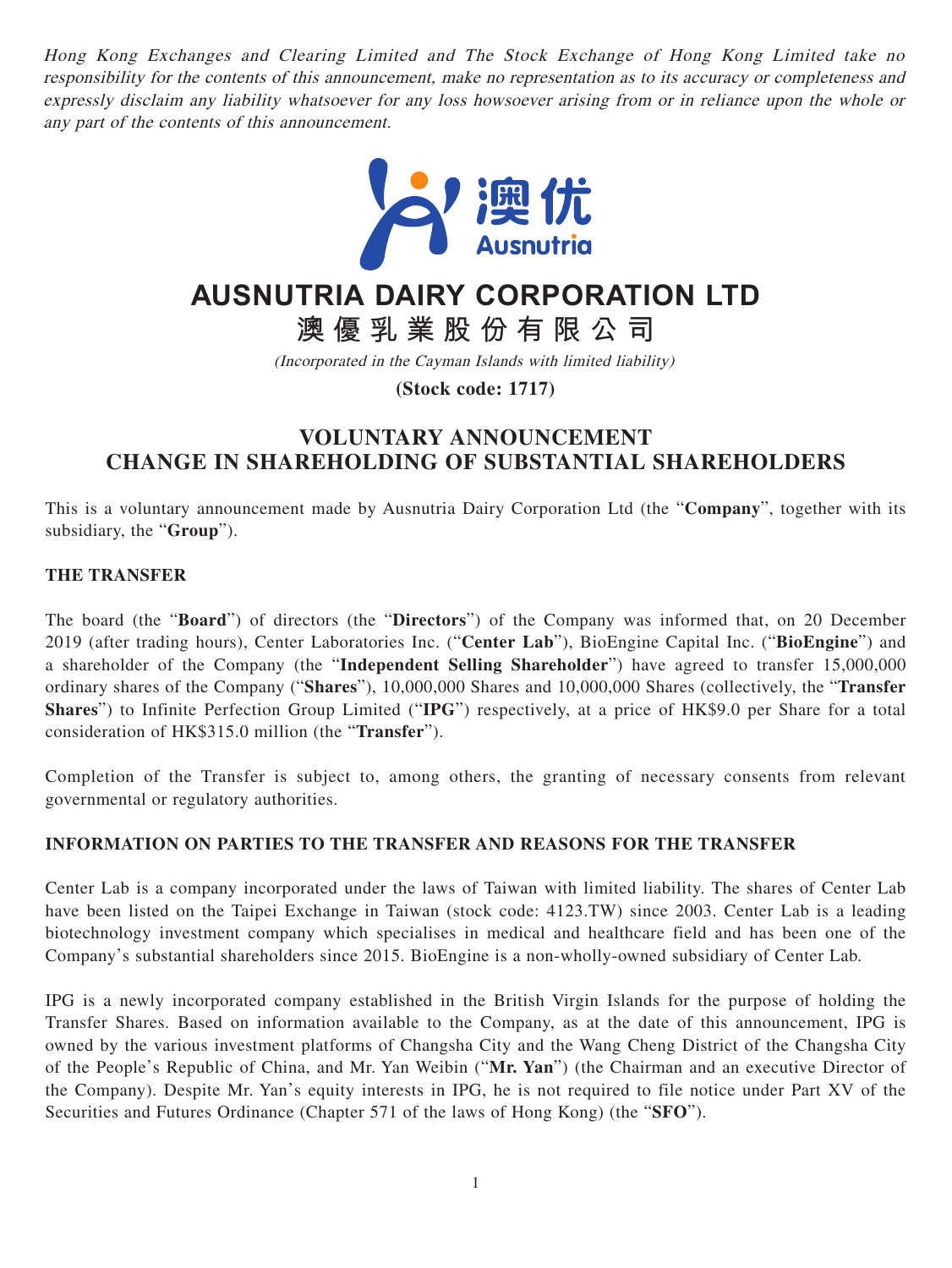Based on information available to the Company, the Independent Selling Shareholder is a company incorporated in the British Virgin Islands and is independent from the Group, Center Lab, BioEngine and IPG.

As informed by respective concerned parties, the Transfer was carried out in view of respective parties' (i) recognition of the development of the Company; (ii) expression of their confidence on the continuous healthy growth in the nutrition food industry; and (iii) the support and for strengthening the management control and interest of Mr. Yan, as a core management member in the Company, to facilitate the future development of the Group in long run.

#### **IMPACT TO THE COMPANY'S SHAREHOLDING STRUCTURE**

As at the date of this announcement, Center Lab and BioEngine are interested in 327,940,089 Shares and 47,991,683 Shares respectively. Upon completion of the Transfer, Center Lab and BioEngine will be interested in 312,940,089 Shares and 37,991,683 Shares respectively. Save for the Transfer, Center Lab indicates that it has no intention or plan to further dispose of its shareholding in the Company.

For illustrative purpose only, the following table sets out the shareholding structure of the Company (i) as at the date of this announcement; and (ii) immediately upon completion of the Transfer, assuming there will be no change in the total number of issued Shares, after the date of this announcement and prior to the completion of the Transfer.

|                                    | As at the date<br>of this announcement |             | <b>Immediately upon completion</b><br>of the Transfer |             |
|------------------------------------|----------------------------------------|-------------|-------------------------------------------------------|-------------|
|                                    | Number of                              | Approximate | Number of                                             | Approximate |
|                                    | <b>Shares</b>                          | %           | <b>Shares</b>                                         | %           |
| Citagri Easter Limited             | 379,000,000                            | 23.5        | 379,000,000                                           | 23.5        |
| Center Lab (Note 1)                | 327,940,089                            | 20.3        | 312,940,089                                           | 19.4        |
| BioEngine (Note 1)                 | 47,991,683                             | 3.0         | 37,991,683                                            | 2.4         |
| Mr. Yan $(Note 2)$                 | 119,939,085                            | 7.4         | 119,939,085                                           | 7.4         |
| Mr. Bartle van der Meer (Note 3)   | 125,605,230                            | 7.8         | 125,605,230                                           | 7.8         |
| <b>IPG</b>                         |                                        |             | 35,000,000                                            | 2.2         |
| Public Shareholders (including the |                                        |             |                                                       |             |
| Independent Selling Shareholder)   | 611,630,212                            | 38.0        | 601,630,212                                           | 37.3        |
|                                    | 1,612,106,299                          | 100.0       | 1,612,106,299                                         | 100.0       |